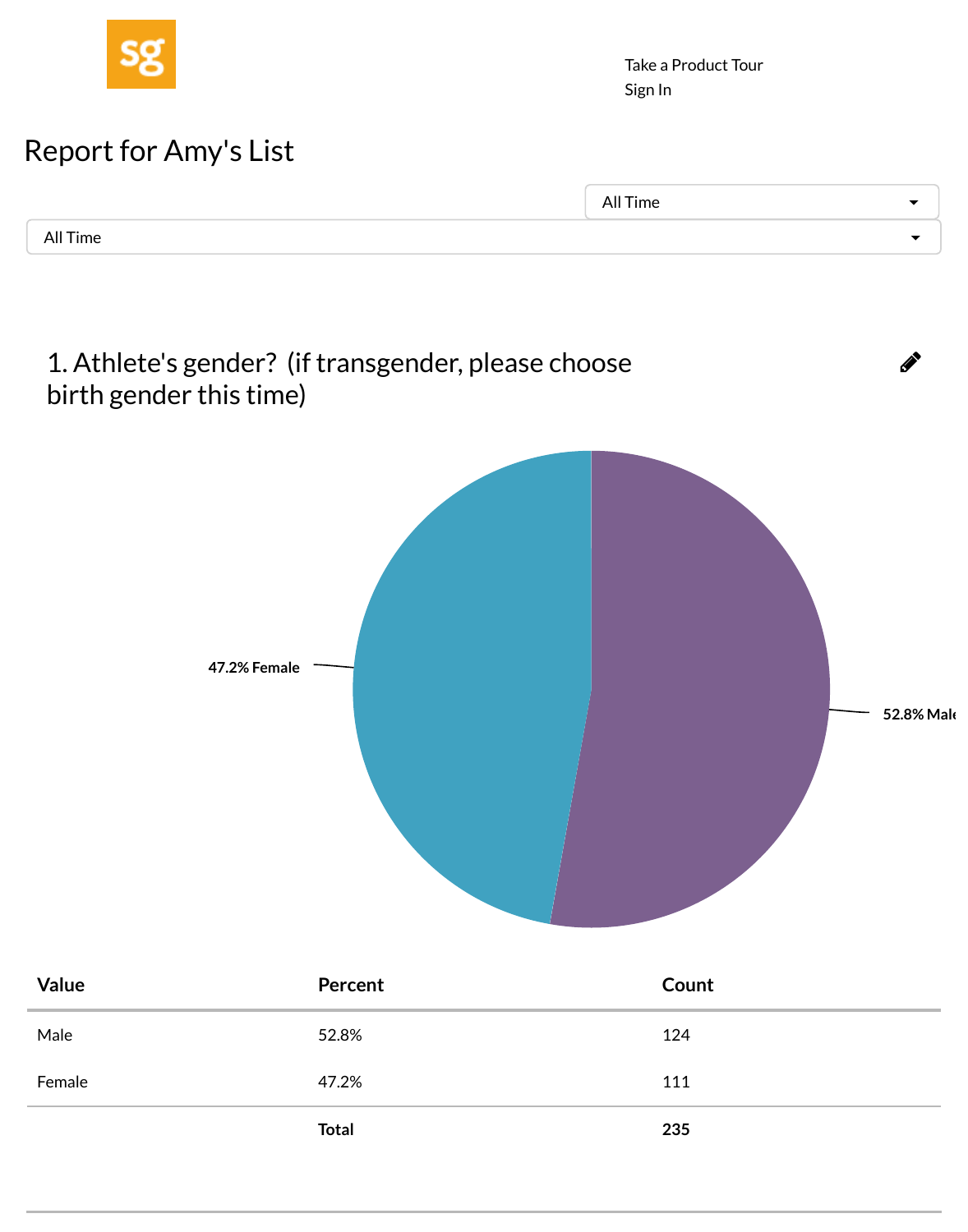

3. What type of cancer was diagnosed?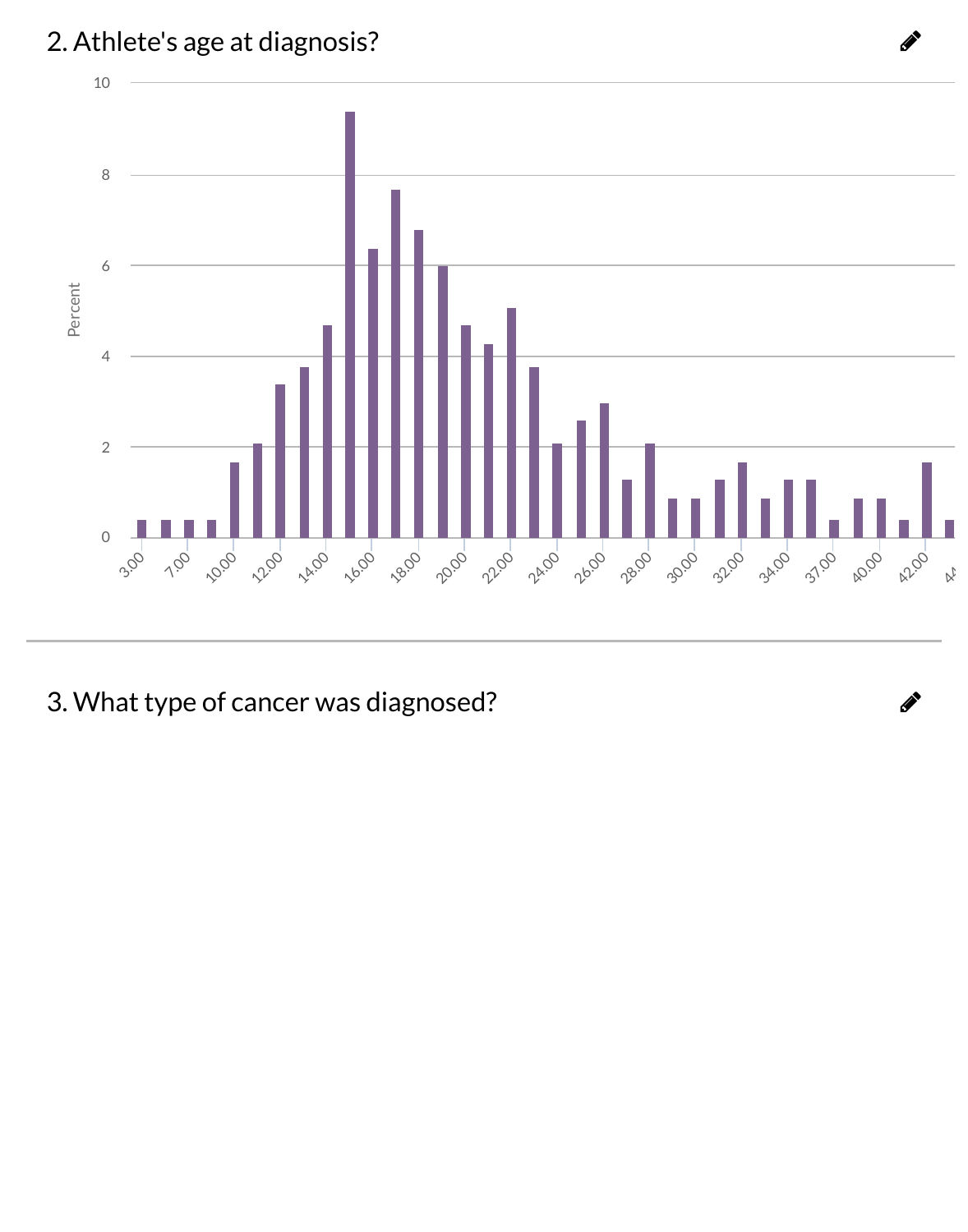

| Value                            | <b>Percent</b> | Coun           |
|----------------------------------|----------------|----------------|
| Leukemia                         | 20.1%          | 47             |
| Hodgkin Lymphoma                 | 26.5%          | 62             |
| Non-Hodgkin Lymphoma             | 13.2%          | 31             |
| Sarcoma                          | 10.7%          | 25             |
| Thyroid                          | 4.3%           | 10             |
| Lung                             | 1.3%           | $\mathfrak{S}$ |
| <b>Brain</b>                     | 3.8%           | 9              |
| Testicular                       | 6.0%           | 14             |
| Other - Write In (click to view) | 14.1%          | 33             |
|                                  | <b>Total</b>   | 234            |

## 4. Cancer stage at initial diagnosis?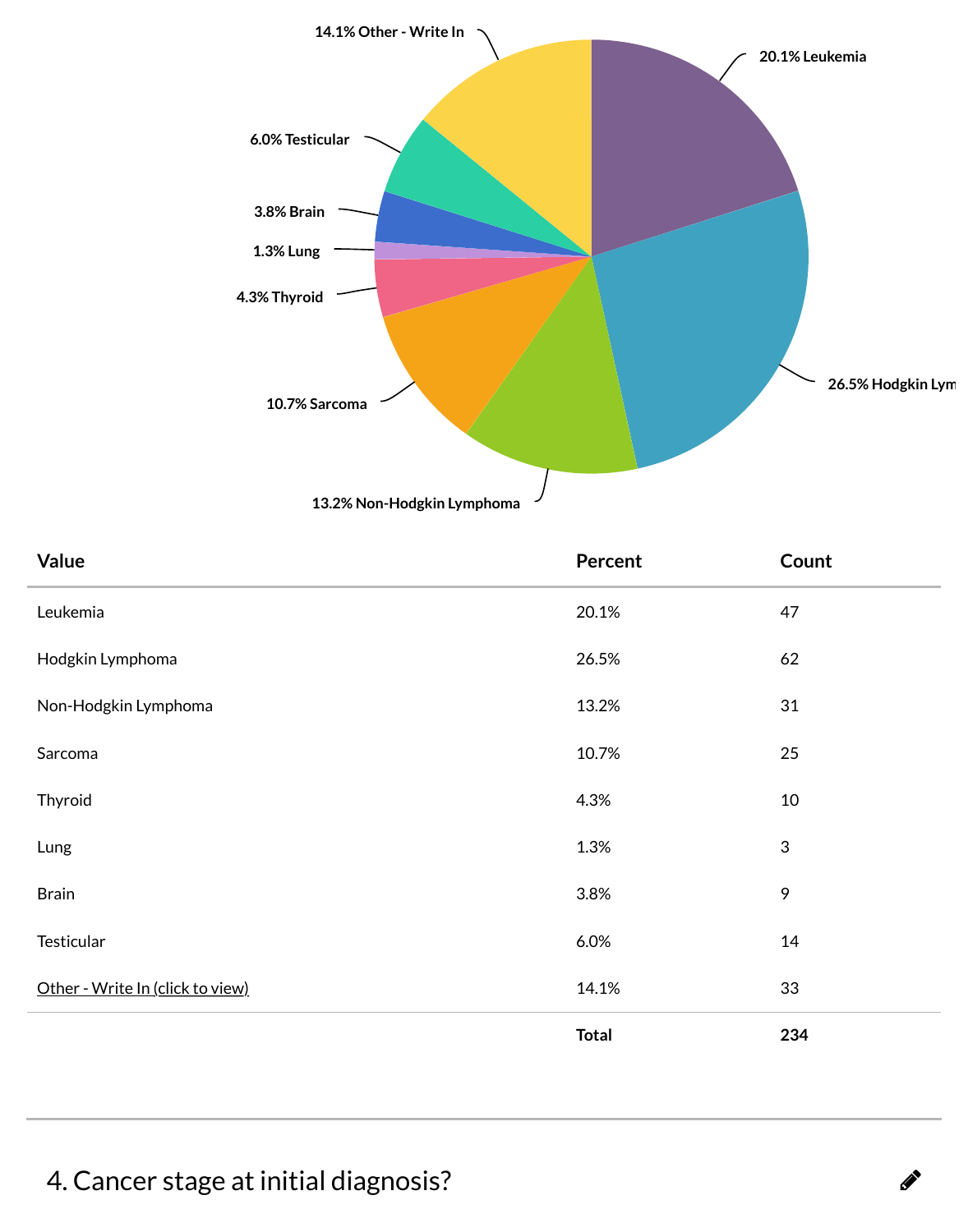

| Value   | Percent      | Count |
|---------|--------------|-------|
| Stage 1 | 25.0%        | 32    |
| Stage 2 | 35.9%        | 46    |
| Stage 3 | 16.4%        | 21    |
| Stage 4 | 22.7%        | 29    |
|         | <b>Total</b> | 128   |
|         |              |       |

## 5. Current health status as it pertains to cancer?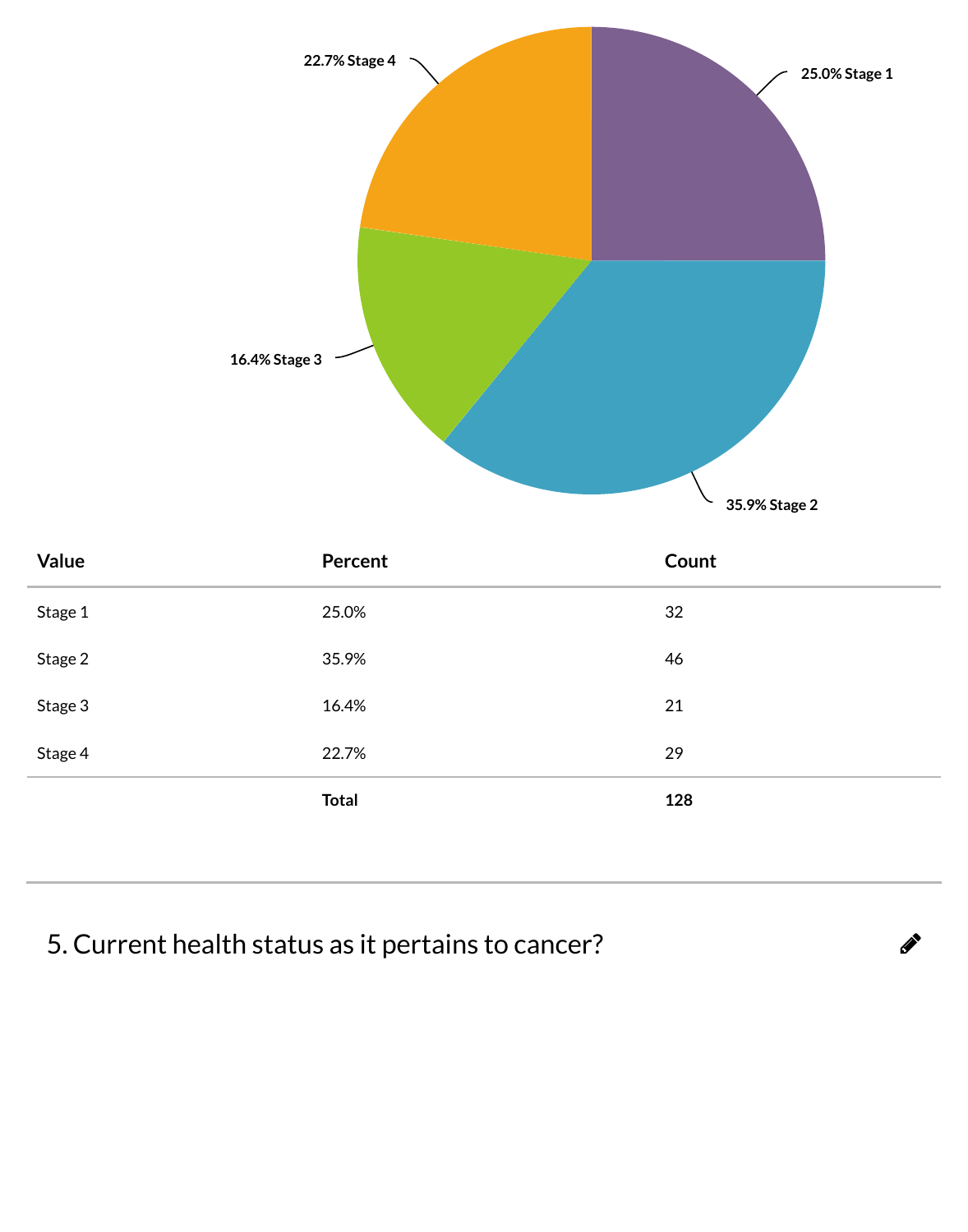

| <b>Value</b>                                   | Percent      |  |
|------------------------------------------------|--------------|--|
| Remission (more than 2 years post treatment)   | 37.6%        |  |
| Cancer-free (less than 2 years post treatment) | 20.9%        |  |
| In treatment                                   | 14.1%        |  |
| Deceased                                       | 17.9%        |  |
| Other - Write In (click to view)               | 9.4%         |  |
|                                                | <b>Total</b> |  |
|                                                |              |  |

## 6. Has the athlete experienced a cancer relapse?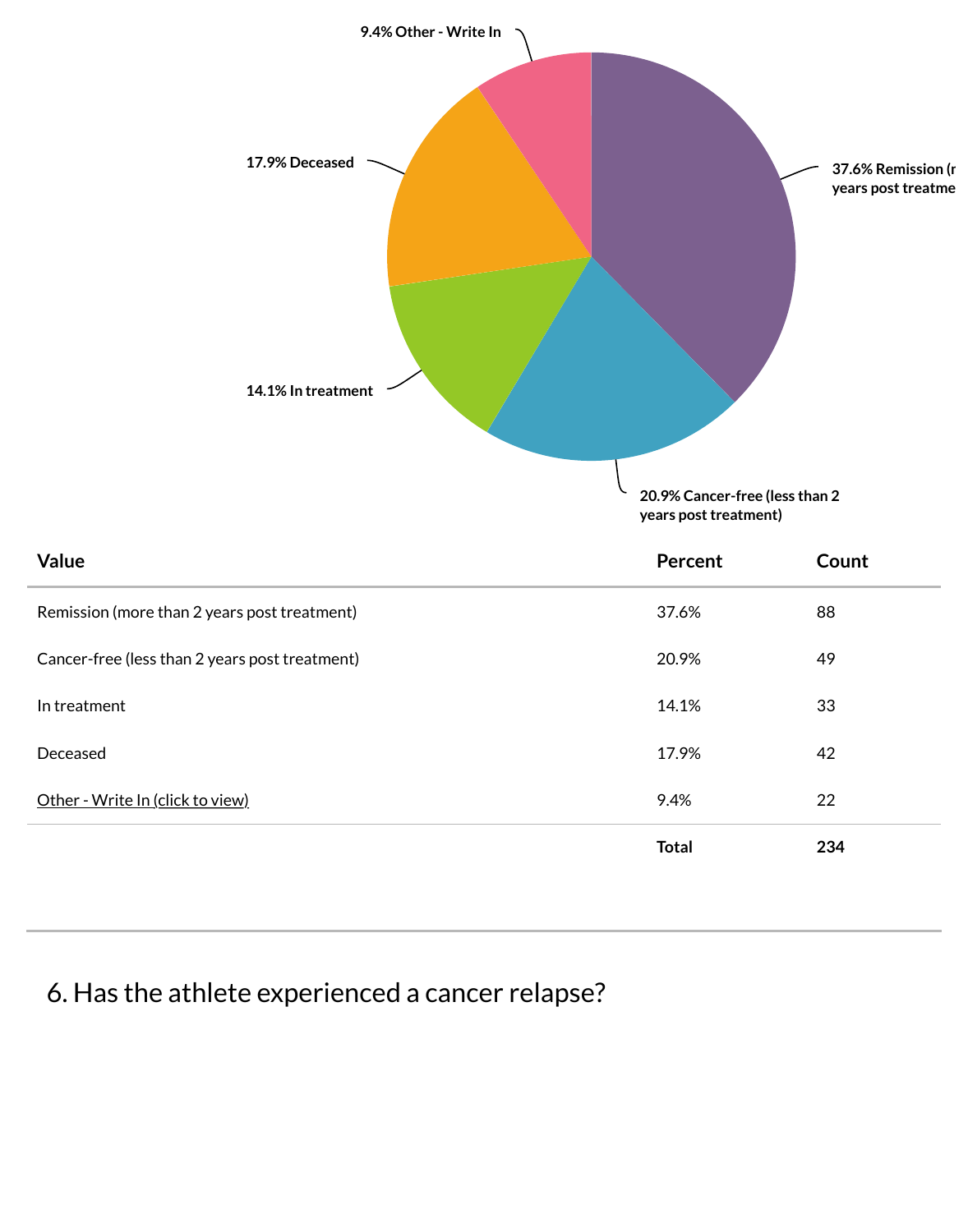Chart Loading

7. Primary sport(s) played on synthetic turf? Please select all that apply.

Chart Loading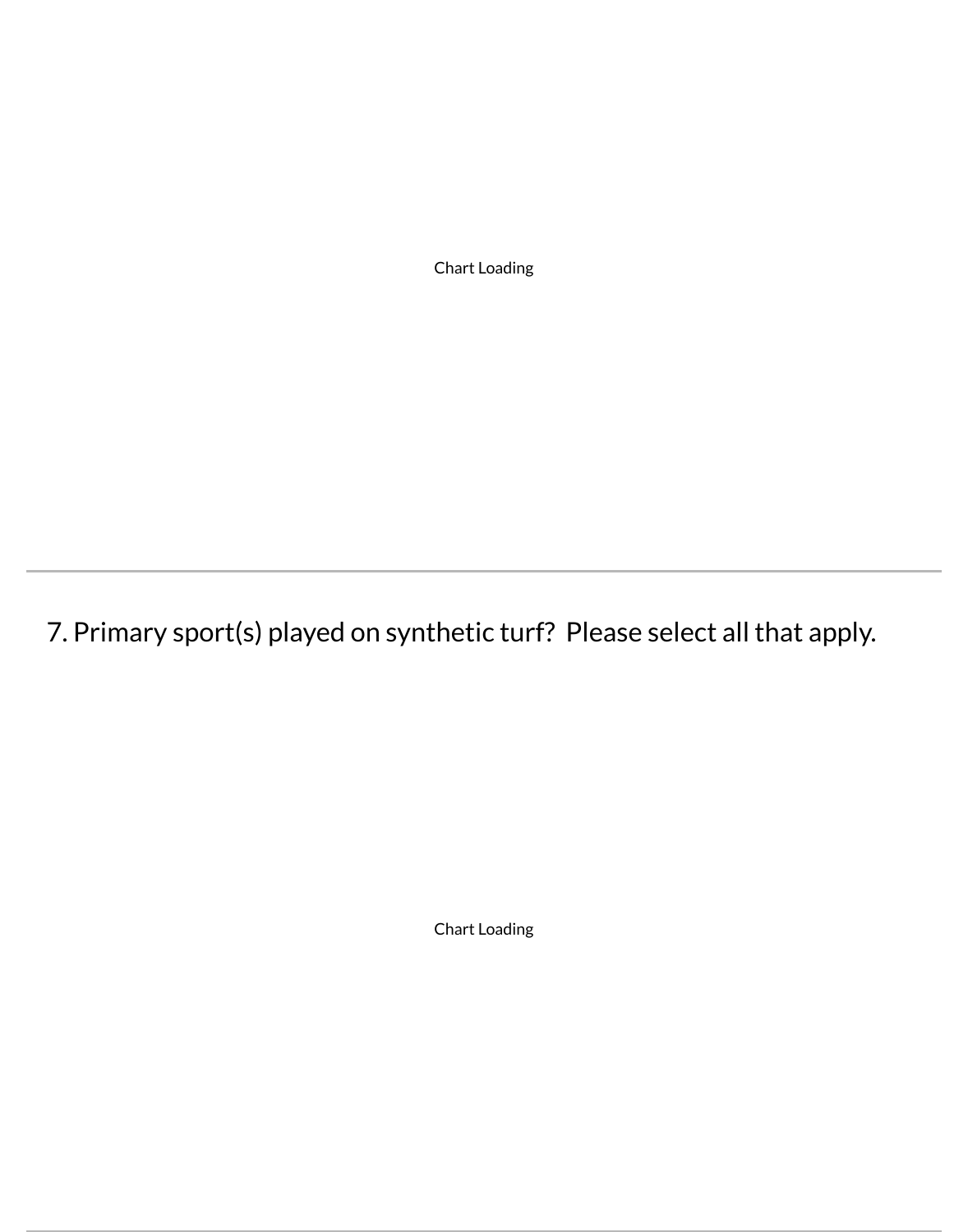8. What primary positions were played on turf? Please select all that apply.

Chart Loading

9. Please estimate the number of years played on synthetic turf.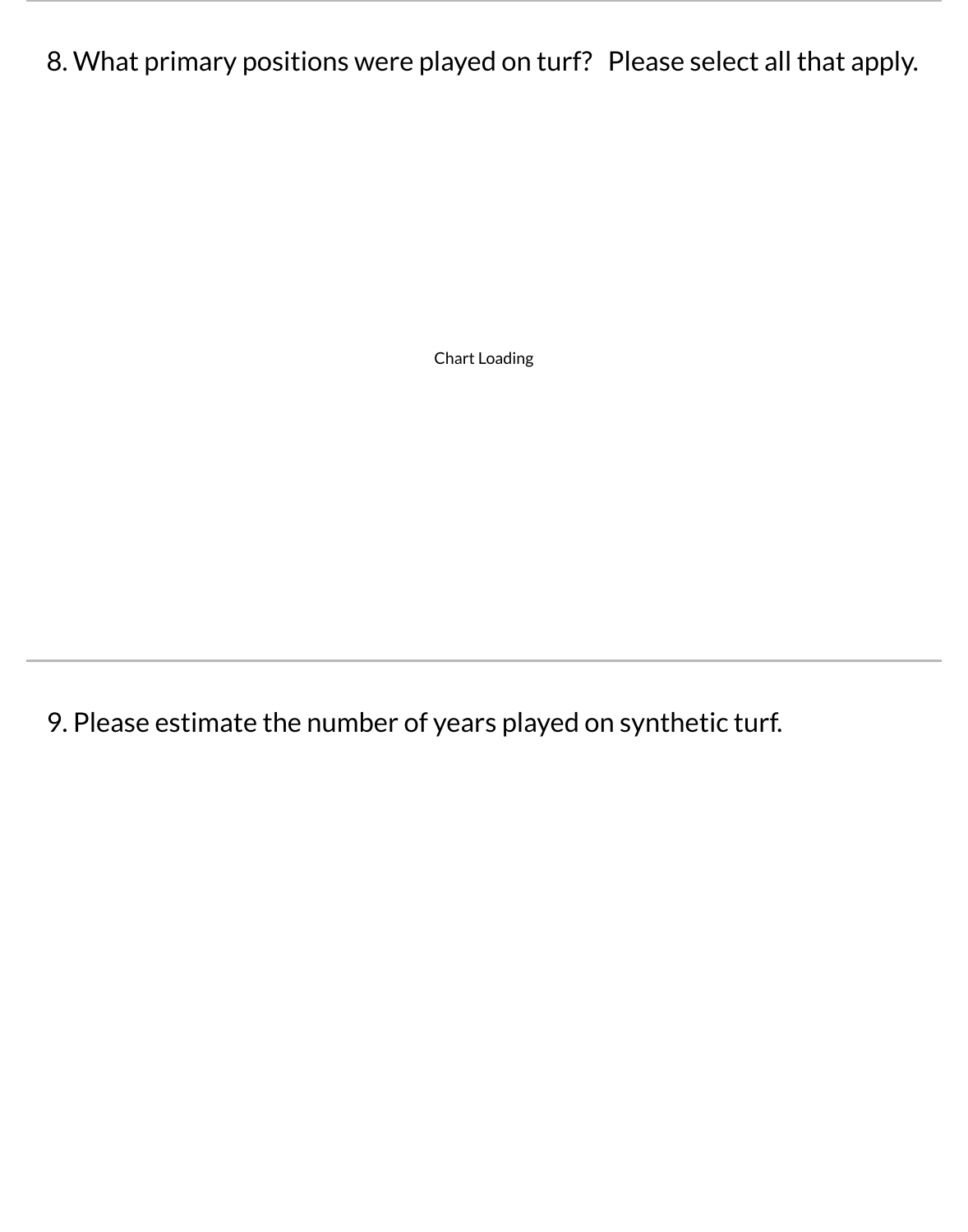Chart Loading

10. On average how many months each year have been played on synthetic turf?

Chart Loading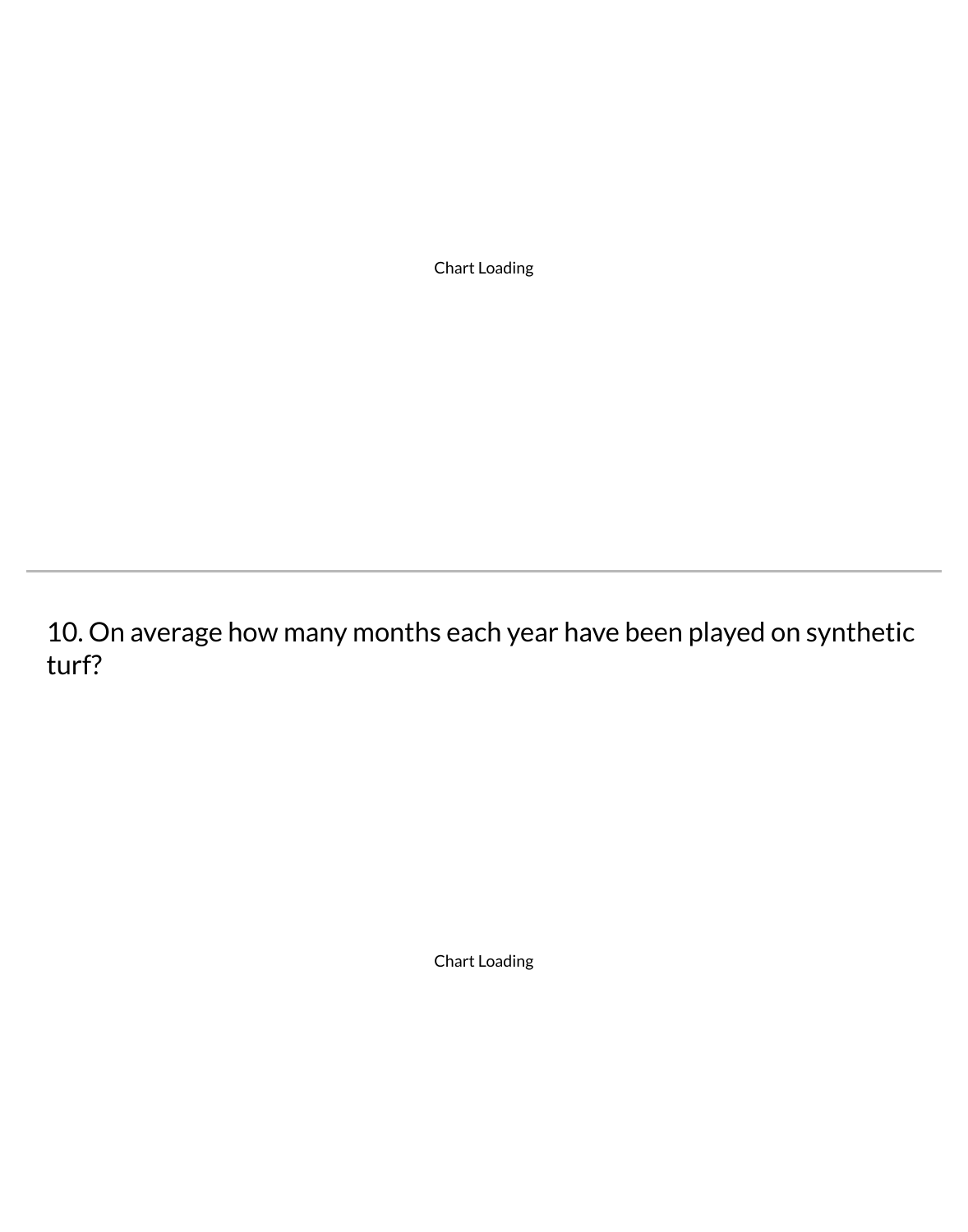11. Including practices, trainings and games, how many hours per week on average have been played on synthetic turf fields during the sport season?

Chart Loading

12. Did the athlete continue to play on synthetic turf after cancer diagnosis?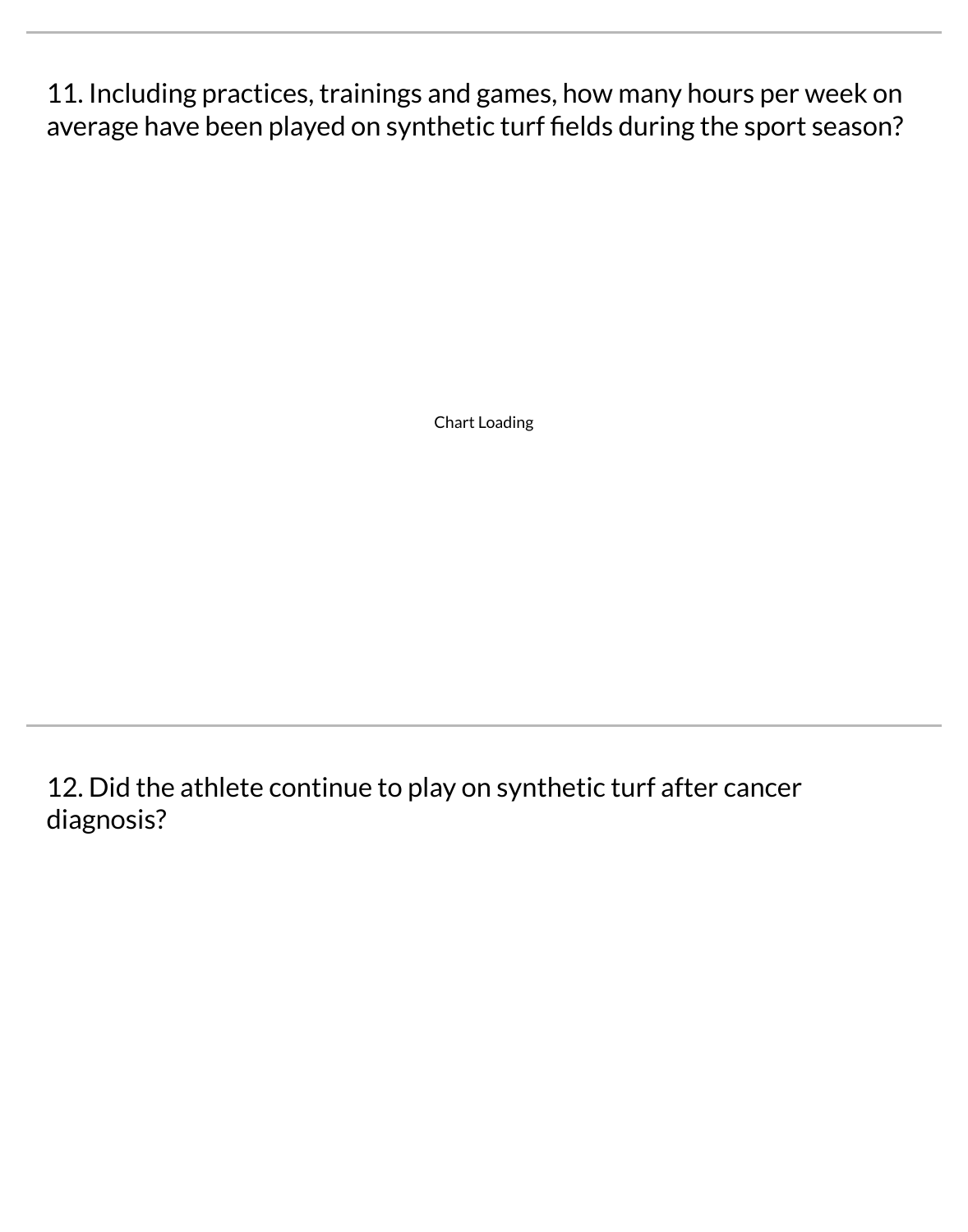Chart Loading

13. Please indicate the highest level of sports participation on synthetic turf.

Chart Loading